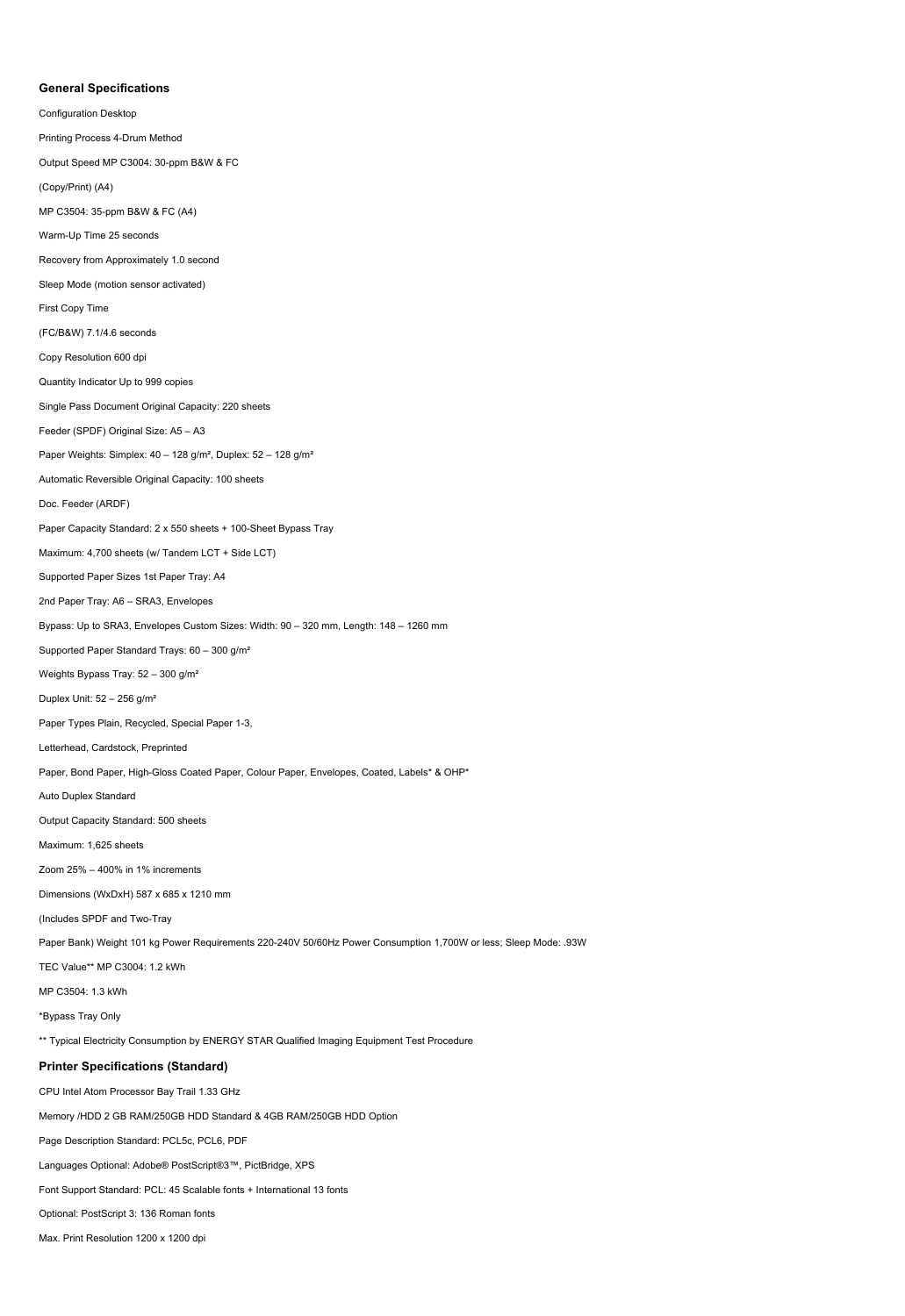Network Interfaces Standard: 1000Base-T/100Base-TX/ 10Base-T Ethernet, USB2.0 Type A (3 Ports), SD Slot on Operation Panel Option: EEE1284/ ECP; IEEE802.11a/b/g/n; USB2.0 Type B

Network Protocol

Support TCP/IP (IPv4, IPv6)

Network/OS Windows® Vista/7/8/8.1/10/ Server 2008/ Server 2008R2/ Server2012/Server 2012R2 Unix; Sun Solaris, HP-UX, SCO OpenServer, RedHat Linux, IBM AIX, Citrix Presentation Server4.5, XenApp 5.0, Mac OS X v.10.7 or later, SAP R/3, IBM iSeries AS/400-using OS/400 Host Print Transform

Utilities Device Manager NX Series, Web Image Monitor, @Remote

## **Document Server Specifications (Standard)**

Max. Stored Documents 3,000

Max. Pages/Document 2,000

Max. Page Capacity 9,000

Max. Number of Folders 200

## **Scanner Specifications (Standard)**

Scanner Resolution B&W and FC scanning at 100 – 600 dpi, Up to 1200 dpi for TWAIN scanning

Scanning Speed 200/300 dpi: 110 ipm Simplex/

(B&W & Full-Colour 180 ipm Duplex

A4)

Scan Area 297 mm – 432 mm

Compression Method B&W TIFF: MH, MR, MMR, JBIG2

Full-Colour: JPEG

Supported File

Formats Single/Multi-Page TIFF, PDF, High Compression PDF & PDF/A Single

Page JPEG

Scan Modes Scan-to-Email (with LDAP support)

Scan-to-Folder (SMB/FTP)

Scan-to-URL

Scan-to-Media (USB/SD Card)

Network TWAIN Scanning

**Facsimile Specifications (Optional)** 

Type ITU-T (CCITT) G3

Circuit PSTN, PBX

Resolution 200 x 100 dpi, 200 x 200 dpi, 400 x 400 dpi (with optional SAF memory)

Modem Speed 33.6K – 2,400 bps w/Auto Fallback

Compression Method MH, MR, MMR, JBIG

Transmission Speed G3: Approximately 2 seconds/ page (JBIG)

Scanning Speed Up to 81 spm

Auto Dialing 2,000 Quick/Speed Dial numbers; 100 Group Dial numbers

Memory Capacity Standard: 4 MB (approx. 320

(SAF) pages),

Optional: 64 MB (approx. 4,800 pages) with optional SAF memory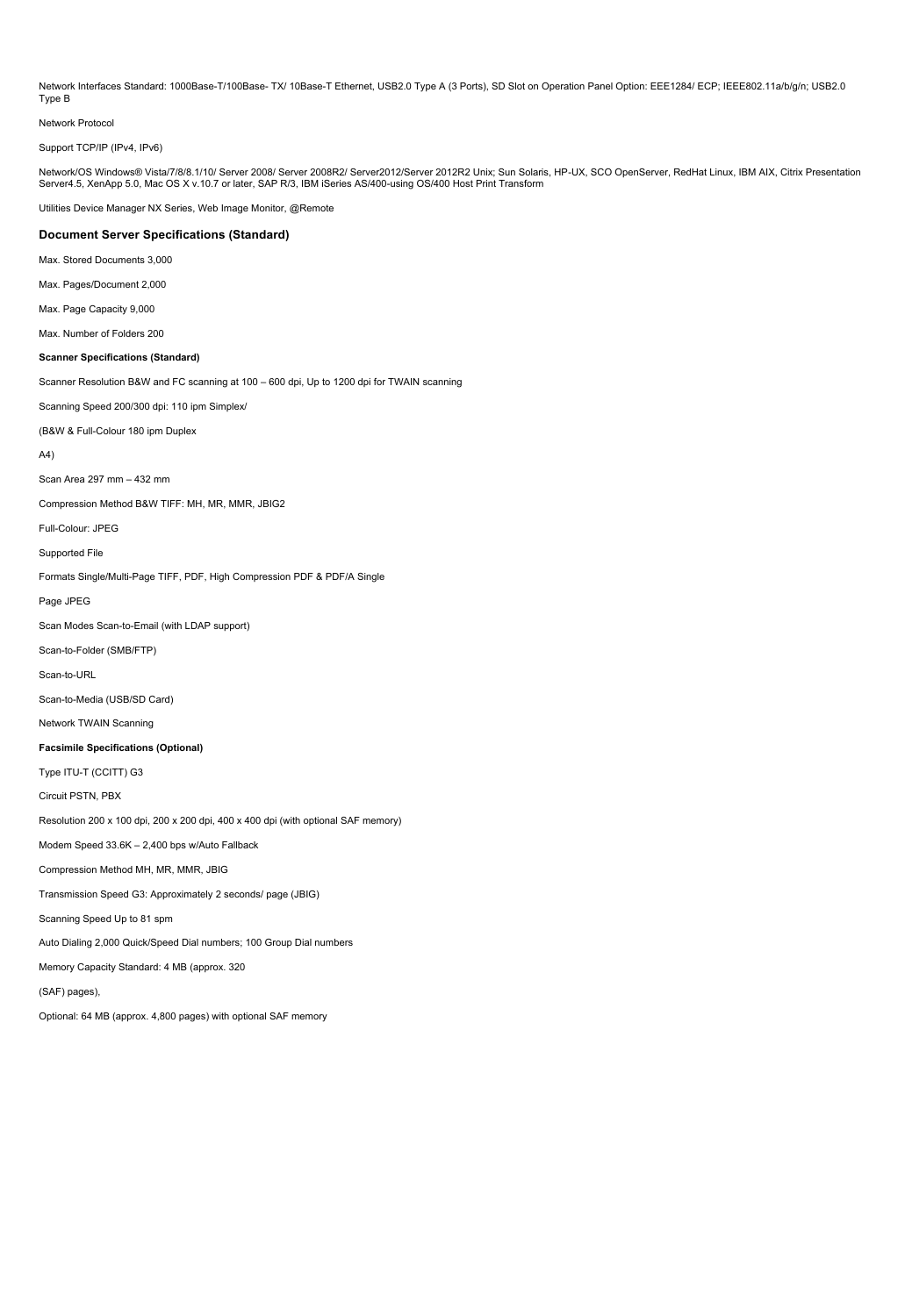## **Security Features (Standard)**

DataOverwriteSecurity System (DOSS), HDD Encryption, User Codes, SNMP v3 Support, Encryption, Locked Print, User Authentication, 802.1x Wired Authentication, Quota Setting/Account Limit, Digitally Signed PDF, and more

**Hardware Accessories Paper Handling Options Two-Tray Paper Bank (PB3160)1**  Tray Capacity 1,100 sheets (550 sheets x 2 trays) Paper Size A5 – SRA3 Paper Weight 52 – 300 g/m2 Dimensions (WxDxH) 587 x 685 x 247 mm **One-Tray Paper Bank (PB3150)1**  Tray Capacity 550 sheets x 1 tray Paper Size A5 – A3 Paper Weight 52 – 300 g/m2 Dimensions (WxDxH) 587 x 685 x 120 mm Requires installation of Caster Table Type M3 **Tandem Large Capacity Tray (PB3230)1**  Tray Capacity 2,000 sheets (1,000 sheets x 2) Paper Size A4 Paper Weight 52 – 300 g/m2 Dimensions (WxDxH) 587 x 685 x 247 mm **Side Large Capacity Tray (RT3030)**  Tray Capacity 1,500 sheets Paper Size A4 Paper Weight 52 – 300 g/m2 Dimensions (WxDxH) 340 x 545 x 290 mm Requires installation of Two-Tray Paper Bank (PB3160) or Tandem LCT (PB3230) **Output Trays & Finisher Options Internal Shift-Sort Tray (SH3070)3**  Tray Capacity 250 sheets (A4 or smaller) 125 sheets (B4 or larger) Paper Size A5 – SRA3 Paper Weight 52 – 300 g/m2 Cannot be installed with any Finisher **1 Bin Tray (BN3110)**  Paper Size A5 – SRA3 Paper Weight 52 – 300 g/m2 Tray Capacity 125 Sheets **250-Sheet Stapleless Internal Finisher (SR3180)**  Paper Size A6 – A3 Paper Weight 52 – 300 g/m2 Stack Capacity 250 sheets (A4) 125 sheets (B4 – A3) Staple Paper Size A4 – A3 Staple Paper Weight 64 – 80 g/m2 Stapleless Capacity 2 – 5 sheets/set Staple Positions Top, 1 Staple Dimensions (WxDxH) 435 x 515 x 150 mm **500-Sheet Internal Finisher (SR3130)3**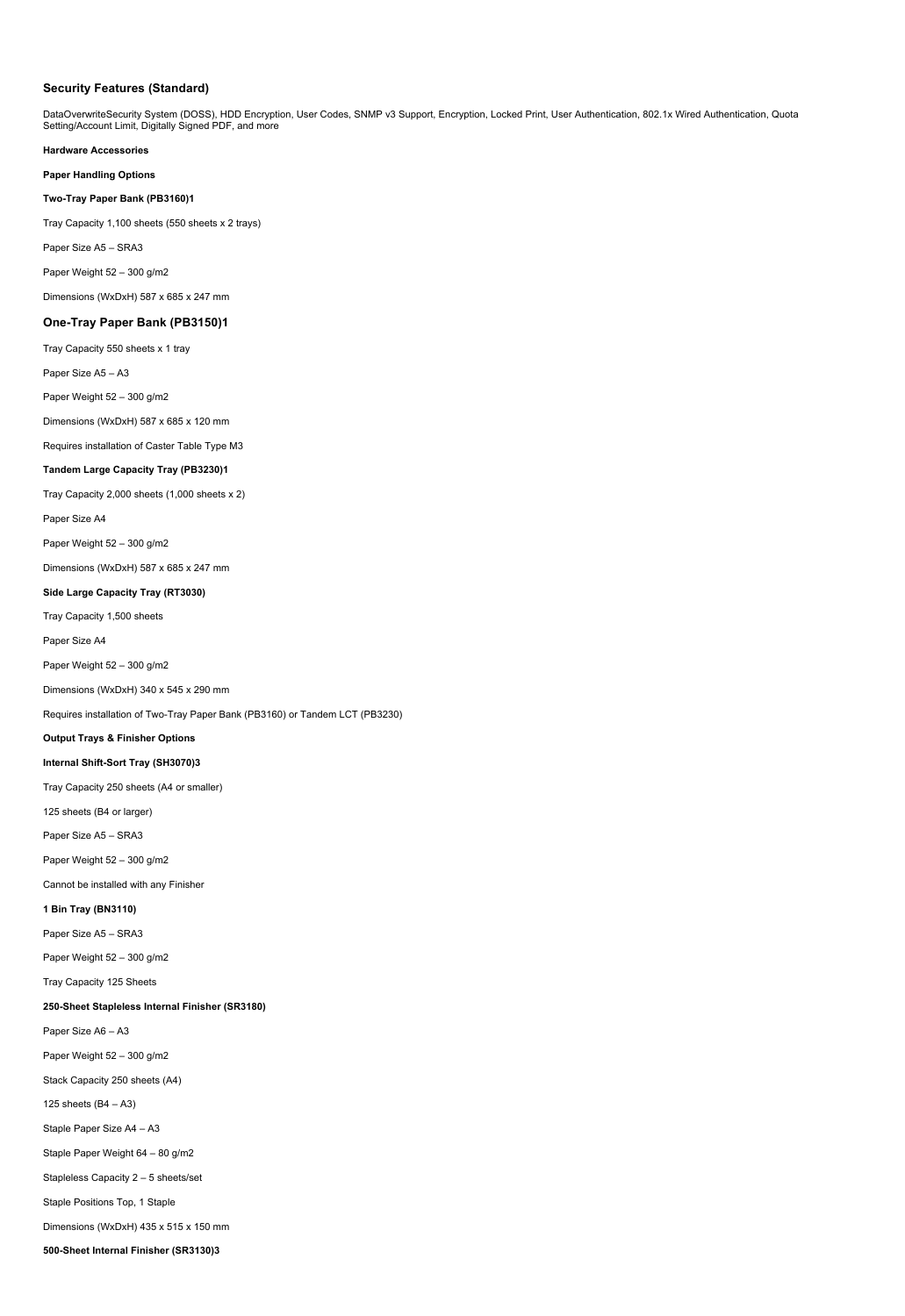Paper Size A6 – A3 Paper Weight 52 – 300 g/m2 Stack Capacity 500 sheets (A4 or smaller) 250 sheets (B4 or larger) Staple Paper Size A4 – A3 Staple Paper Weight 52 – 105 g/m2 Staple Capacity 50 sheets (A4) 30 sheets (B4 – A3, and/or Mixed Sizes) Staple Positions Top, Bottom, 2 Staples Dimensions (WxDxH) 546 x 523 x 170 mm **2-/4-Hole Punch Unit (PU3040EU)**  (Optional; Installs inside SR3130 Internal Finisher) Punch Paper Sizes A4 – A3 Punch Paper Weight 52 – 169 g/m2 **1,000-Sheet Hybrid Staple + Stapleless Finisher (SR3210)2 3 4**  Paper Size Proof Tray: A6 – A3 Shift Tray: A6 – A3 Paper Weight Proof Tray: 52 – 169 g/m2 Shift Tray: 52 – 300 g/m2 Stack Capacity Proof Tray: 250 sheets (A4 or smaller); 50 sheets (B4 or larger) Shift Tray: 1,000 sheets (A4 or smaller); 500 sheets (B4 or larger) Stapleless Capacity 2 – 5 sheets/set Staple Capacity 50 sheets (A4 or smaller) 30 sheets (B4 or larger) Staple Paper Size A4 – A3 Staple Paper Weight 52 – 105 g/m2 Staple Positions Top, Bottom 2 Staples Dimensions (WxDxH) 563 x 620 x 960 mm **2-/4-Hole Punch Unit (PU3050EU)**  (Optional; Installs inside SR3210 or SR3220 Finisher) Punch Paper Sizes A4 – A3 Punch Paper Weight 52 – 256 g/m2 **1,000-Sheet Booklet Finisher (SR3220)2 3 4**  Paper Size Proof Tray: A6 – SRA3 Shift Tray: A6 – A3 Paper Weight Proof Tray: 52 – 169 g/m2 Shift Tray: 52 – 300 g/m2 Stack Capacity Proof Tray: 250 sheets (A4 or smaller); 50 sheets (B4 or larger) Shift Tray: 1,000 sheets (A4 or smaller); 500 sheets (B4 or larger Staple Capacity Normal Staple: 50 sheets (A4 or smaller); 30 sheets (B4 or larger) Saddle Stitch 15 sheets Staple Paper Size Normal Staple: A4 – A3 Saddle Stitch: A4 – A3 Staple Paper Weight 52 – 105 g/m2 Staple Positions Top, Bottom, 2 Staples, Booklet Dimensions (WxDxH) 563 x 620 x 960 mm **Colour Controller E-23C**  Controller Type Embedded Type Fiery Platform FS150

CPU Intel Processor G850 2.9GHz